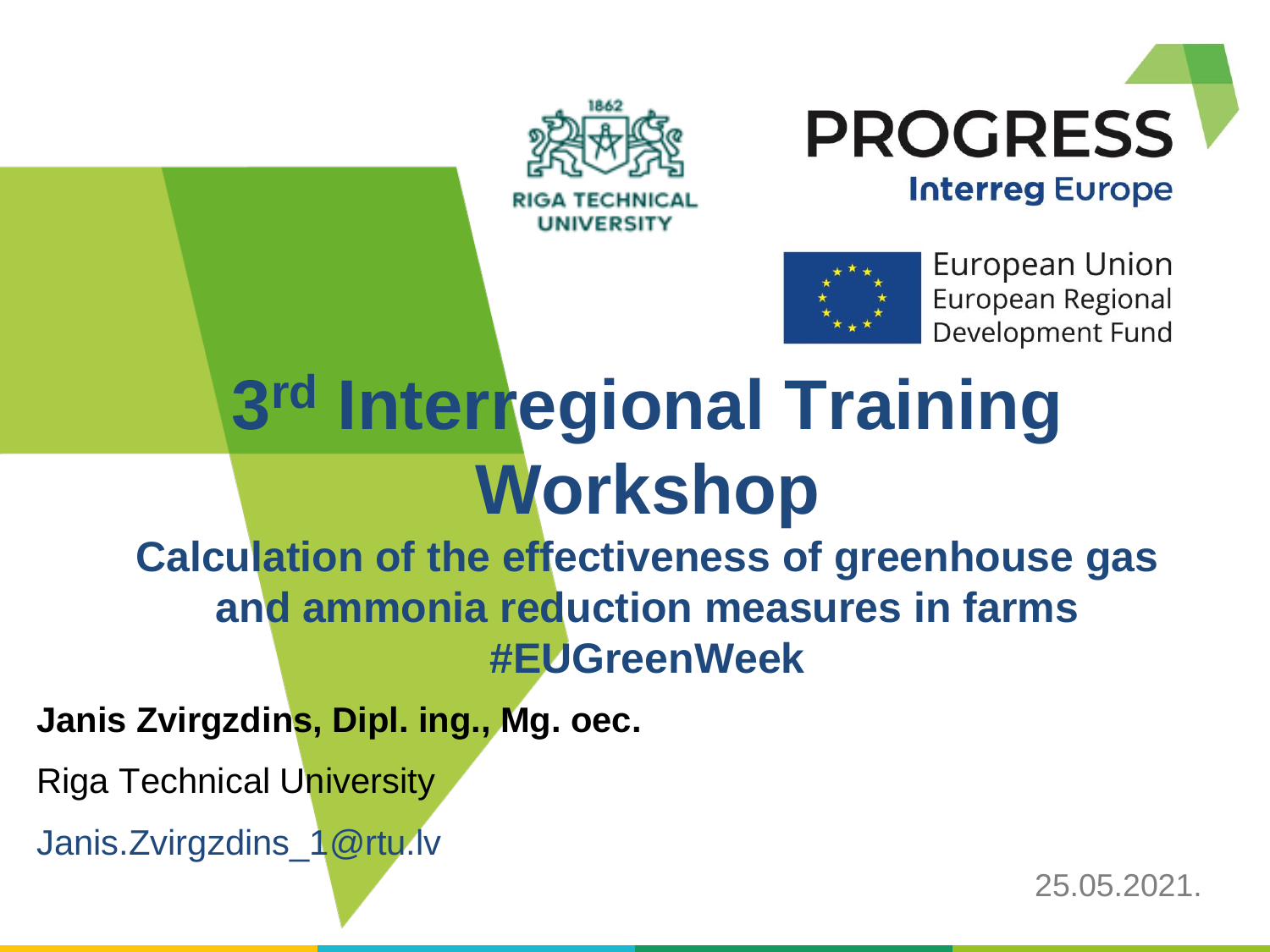### **Good Practice and Resources needed**



- Good Practice is Greenhouse gas (GHG) and ammonia emission reduction **calculation tool** (hereinafter - Tool), which allows agricultural enterprises to calculate GHG and ammonia emission reductions according to a common methodology after the implementation of the project measures.
- Development time of Tool: 01.06.2018 30.11.2018.
- Development **costs** of Tool: **22 000 EUR**
- The working group consisted of 1 leading researcher, 2 researchers, 3 scientific assistants and 1 IT specialist.
- The Tool is maintained on servers of the Latvia University of Life Sciences and Technologies and maintenance costs are not specified separately.
- Tool was developed within the framework of the project "Updating the methodology for calculating GHG and ammonia emissions in the agricultural sector for the quantitative assessment of reduction measures".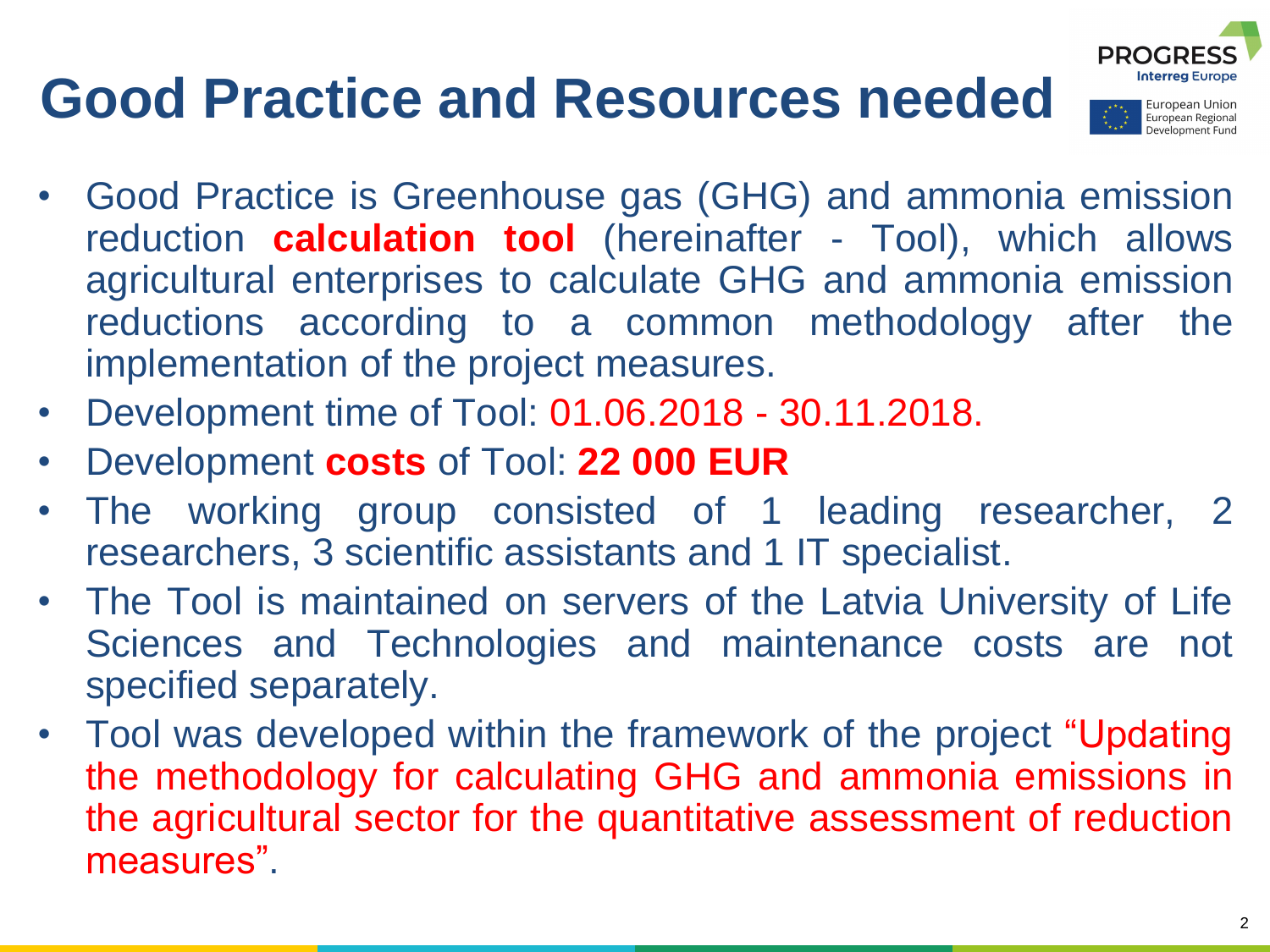#### **Good Practice**





• **A tool for calculating the effectiveness of GHG and ammonia reduction measures**

| $\equiv$ SEG un Amonjaka Emisiju Aprēķins |                                                      |                                                                         |                      |                                    |                      |                                 |                                                              |                      |                        | $_{\odot}$          |  |  |
|-------------------------------------------|------------------------------------------------------|-------------------------------------------------------------------------|----------------------|------------------------------------|----------------------|---------------------------------|--------------------------------------------------------------|----------------------|------------------------|---------------------|--|--|
| <b>命 Sākums</b>                           |                                                      |                                                                         |                      |                                    |                      |                                 |                                                              |                      |                        |                     |  |  |
| <b>E</b> Emisiju Aprēķins                 | <b>Kalkulators</b>                                   |                                                                         |                      |                                    |                      |                                 |                                                              |                      |                        |                     |  |  |
|                                           | Saimniecība                                          |                                                                         |                      |                                    |                      |                                 |                                                              |                      |                        |                     |  |  |
|                                           | <b>m</b><br>Atcelt<br>Solis <sub>1</sub>             | $\rightarrow$<br>Solis 2                                                | $\bullet$<br>Solis 3 | $\qquad \qquad \bullet$<br>Solis 4 | $\bullet$<br>Solis 5 | $\bullet$<br>Solis <sub>6</sub> | $\begin{array}{c} \bullet \\ \bullet \end{array}$<br>Solis 7 | $\bullet$<br>Solis 8 | $\hbox{--}$<br>Solis 9 | Nākamais >          |  |  |
|                                           |                                                      | Pirms Projekta                                                          | Pēc Projekta         |                                    |                      |                                 |                                                              |                      |                        |                     |  |  |
|                                           | <b>Dublet Datus</b><br>Zemes Izmantošanas Veids      | Izmantotais Fosilais Kurināmais   Izmantotie Atjaunojamie Energoresursi |                      |                                    |                      |                                 |                                                              |                      |                        |                     |  |  |
|                                           | Aramzeme                                             |                                                                         |                      |                                    |                      |                                 |                                                              |                      |                        | 0 <sup>h</sup>      |  |  |
|                                           | Ganības un Ilggadīgie Zālāji                         |                                                                         |                      |                                    |                      |                                 |                                                              |                      |                        | 0 <sup>h</sup>      |  |  |
|                                           | Meža Zeme                                            |                                                                         |                      |                                    |                      |                                 |                                                              |                      |                        | 0 <sup>h</sup>      |  |  |
|                                           | Purvi                                                |                                                                         |                      |                                    |                      |                                 |                                                              |                      |                        | T<br>0 <sup>h</sup> |  |  |
|                                           | tai skaitā organiskā augsne, kas izmantota aramzemei |                                                                         |                      |                                    |                      | 0 <sup>h</sup>                  |                                                              |                      |                        |                     |  |  |
|                                           |                                                      | tai skaitā organiskā augsne, kas izmantota zālājam                      |                      |                                    |                      |                                 |                                                              |                      |                        | 0 <sup>h</sup>      |  |  |
|                                           | Infrastruktūra (ceļi, laukumi, ēkas)                 |                                                                         |                      |                                    |                      |                                 |                                                              |                      |                        | 0 <sup>h</sup>      |  |  |
|                                           | Postījumi (meži)                                     |                                                                         |                      |                                    |                      |                                 |                                                              |                      |                        | 0 <sup>h</sup>      |  |  |

Source: https://orange.maxapex.net/apex/f?p=125:201:10446113339763:::RP,201,202,203,204,205,206,207,208,209::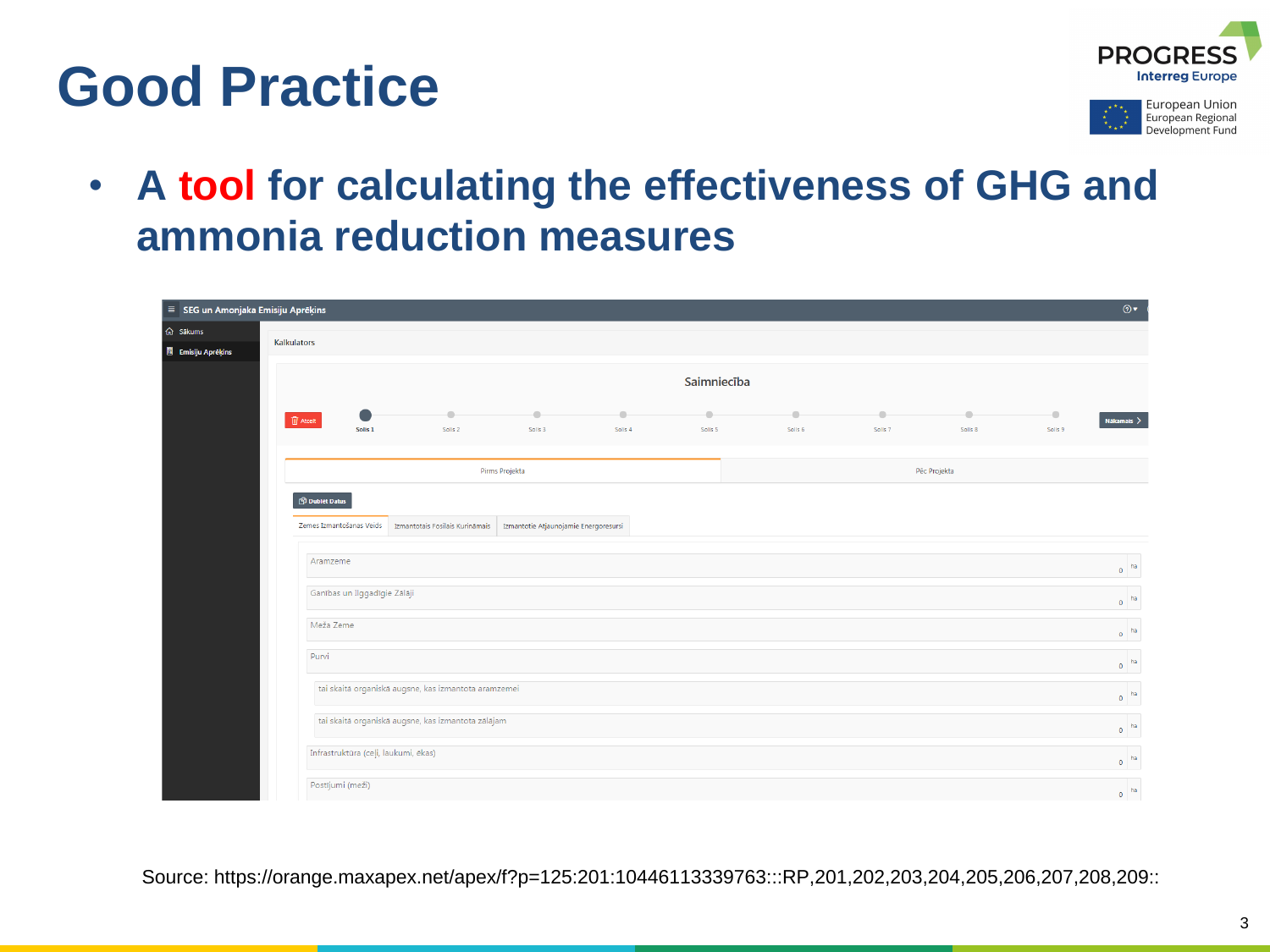# **Elements covered by Tool (1)**





- **Type of land use** (arable land, pasture, forest land, swamp, infrastructure, damaged forest land)
- **Used fossil fuels** (coal, gas)
- **Used renewable energy sources** (sun, wind, wood, geothermal)
- **Livestock breeding** (cows, cattle, pigs, sheep, goats, horses, hens, turkeys, ducks, geese, fur animals; feed dose planning, improvement of feed quality)
- **Duration of grazing** (h/year)
- **Amount of straw used per animal unit per year** (kg/year)
- **Animal Accommodation** (Corrugated Floor, Optimal Cattle Shed Microclimate with Roof Insulation, Exhaust Air Purification, Manure Surface Cooling, Vacuumsystem for removing manure, Cage system, Non-cage system)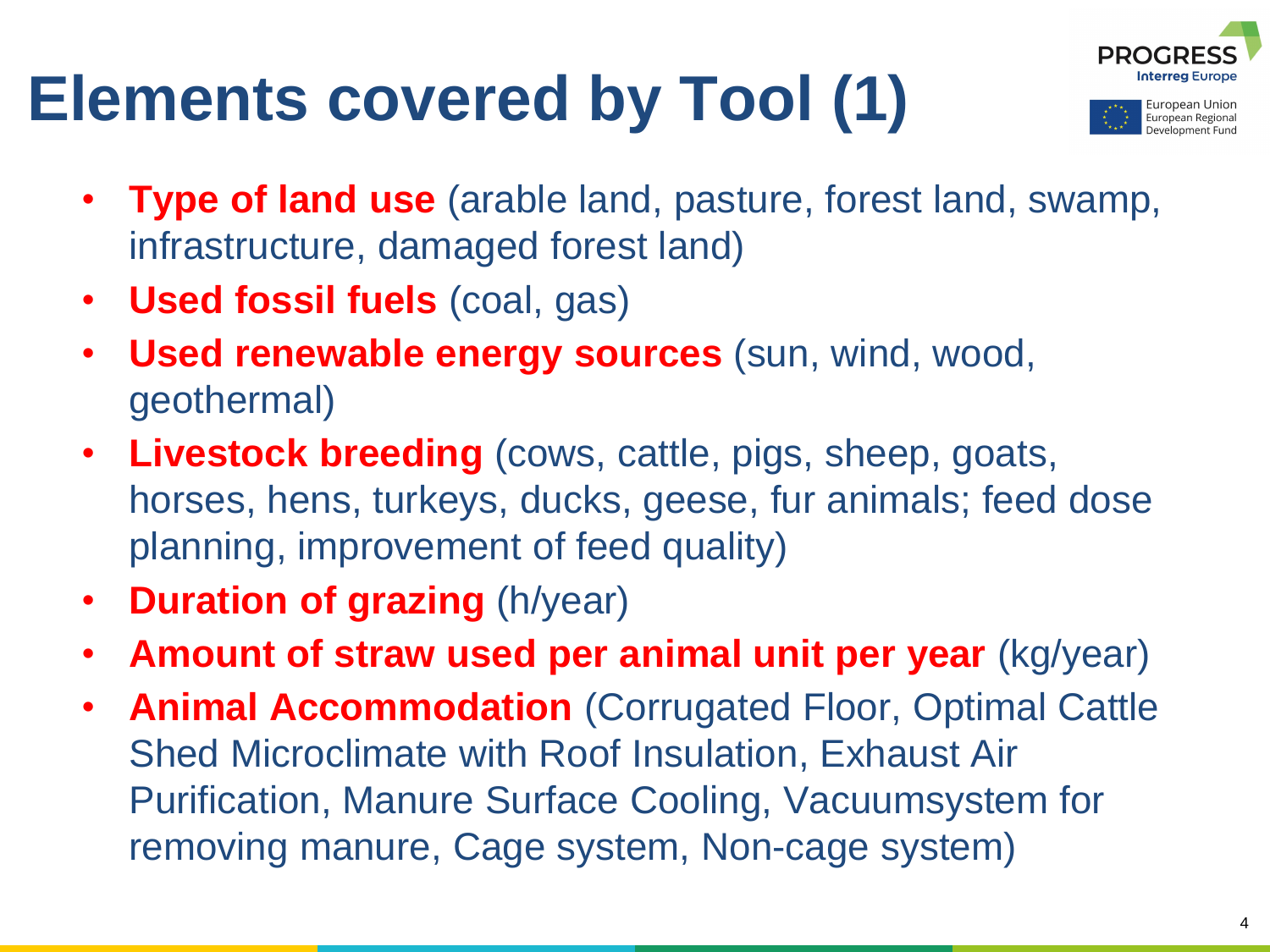# **Elements covered Tool (2)**



uropean Union European Regional Development Fund

- **Use of fertilizers** (ammonium nitrate, ammonium sulphate, diammonium phosphate, carbamide and others; pH level of soil)
- **Crop production** (wheat, potatoes, oats, vegetables, timber, buckwheat, beets, rape, corn, firewood, chips, barley, rye, peas, beans and others)
- **Manure** (liquid manure, solid manure, biogas production; types of storage; storage and management of manure)
- **1. Emission reduction of greenhouse gases (tCO<sup>2</sup> eq./year; %/year)**

**2. Reduction of ammonia emissions (tNH<sup>3</sup> /year; %/year)**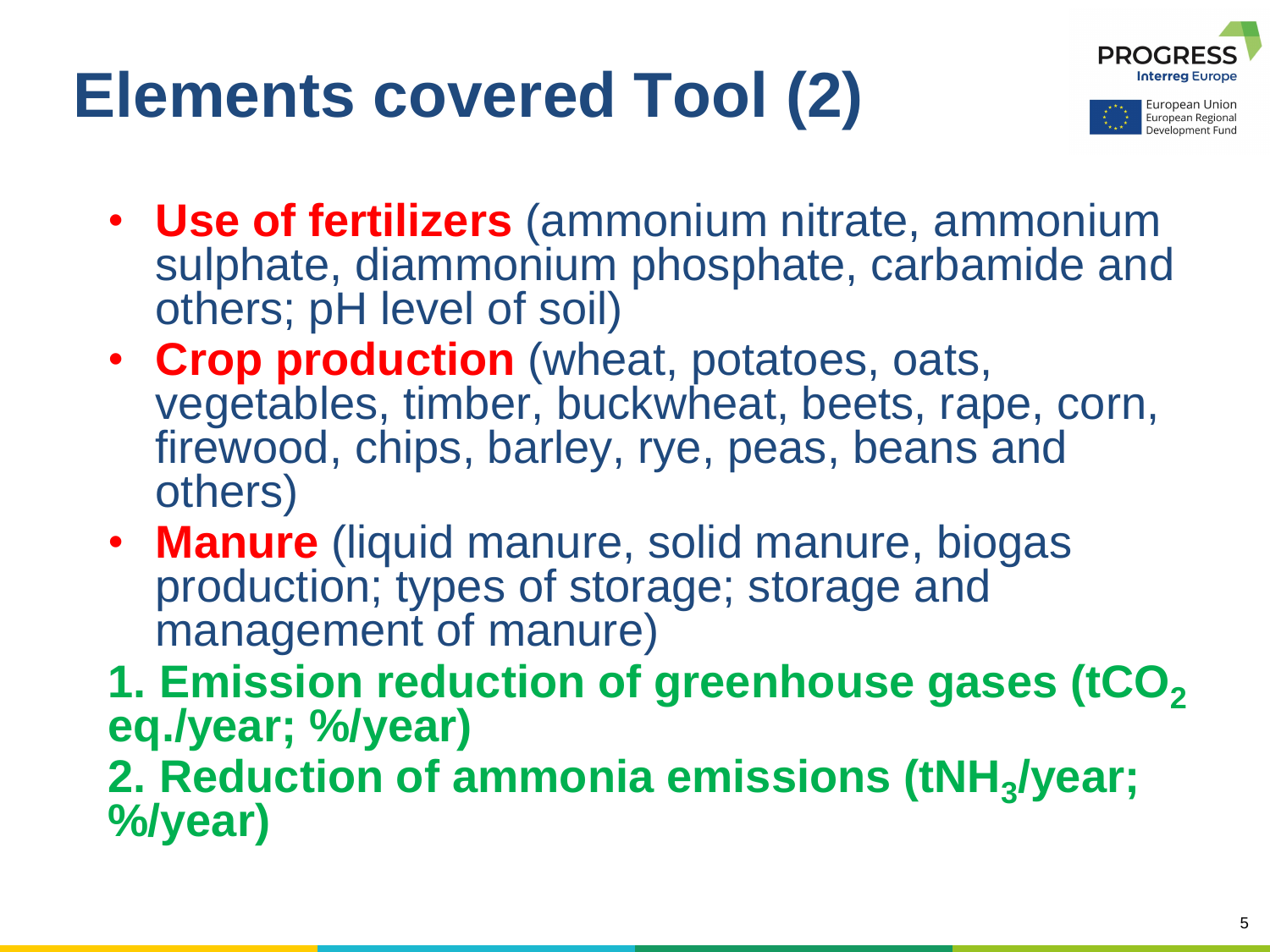# **Usage and availability**





- **The Tool is used by Latvian and European Union beneficiaries in the form of open calls for project proposals for the measure "Investment in tangible assets" in the agricultural sector.**
	- **Rural Support Service offers project applicants the opportunity to receive additional points for the project evaluation if any of the GHG reduction measures are planned to be implemented and a calculation has been made in this Tool.**
- **Tool is publicly available at: www.llu.lv** 
	- farmers can calculate GHG and ammonia emissions in the agricultural enterprise, as well as calculate the reduction potential of GHG and ammonia emissions.
	- Tool is also used for educational and scientific purposes to raise public awareness about GHG and ammonia emissions' reduction opportunities
	- The Tool is available for any interested party and is **free of charge**.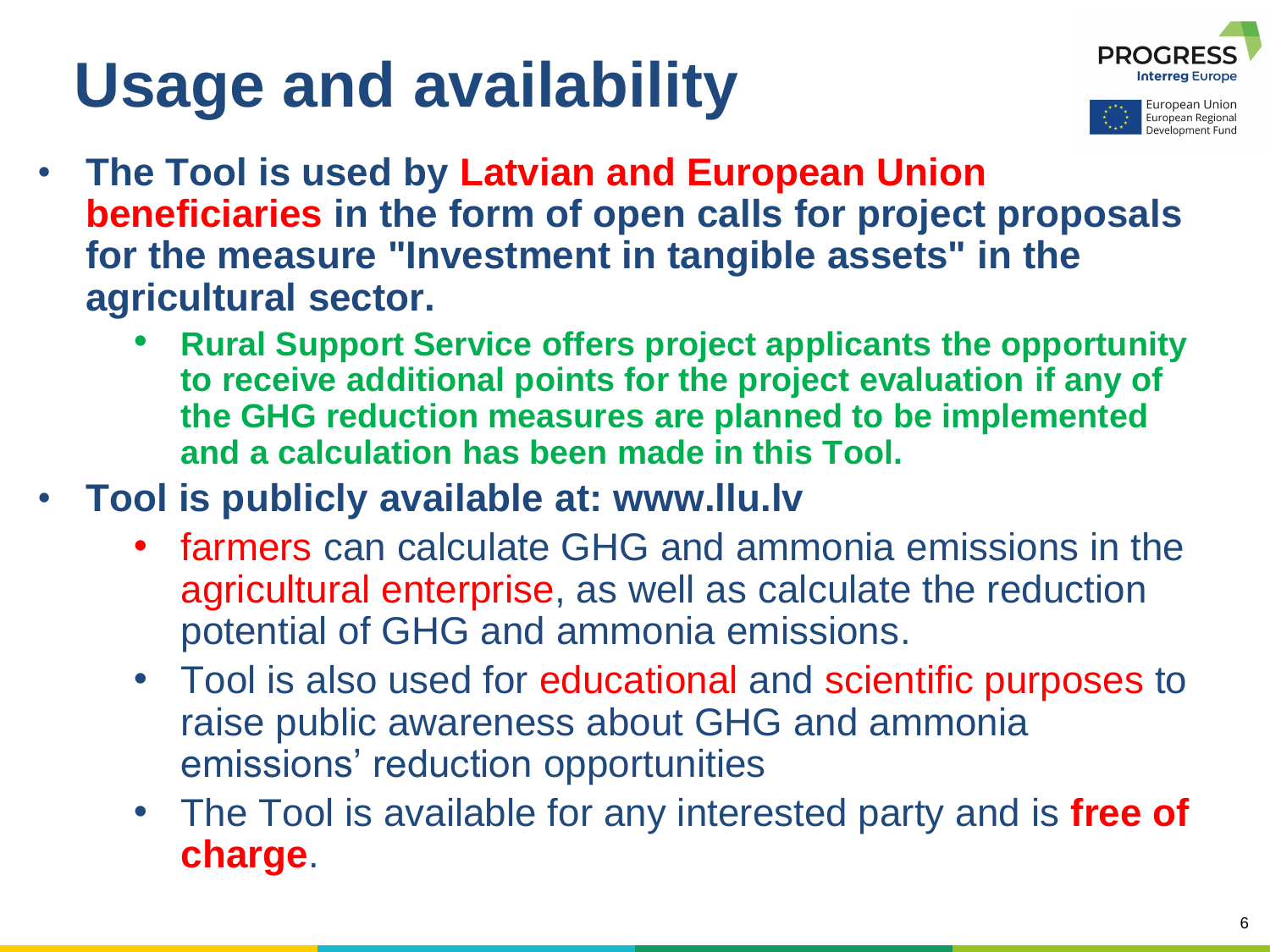#### **Farmers**





- The Tool is primarily intended for **farmers**, and it saves both, time and financial resources, as the agricultural enterprises do not have to contract a consulting firm or an expert for assessing the potential GHG and ammonia reduction after implementation of planned reduction measures.
	- Tool offers to save a PDF printout with the calculation results.
	- The printout of the Tool is accepted as justification for Rural Support Service when applying for financial support.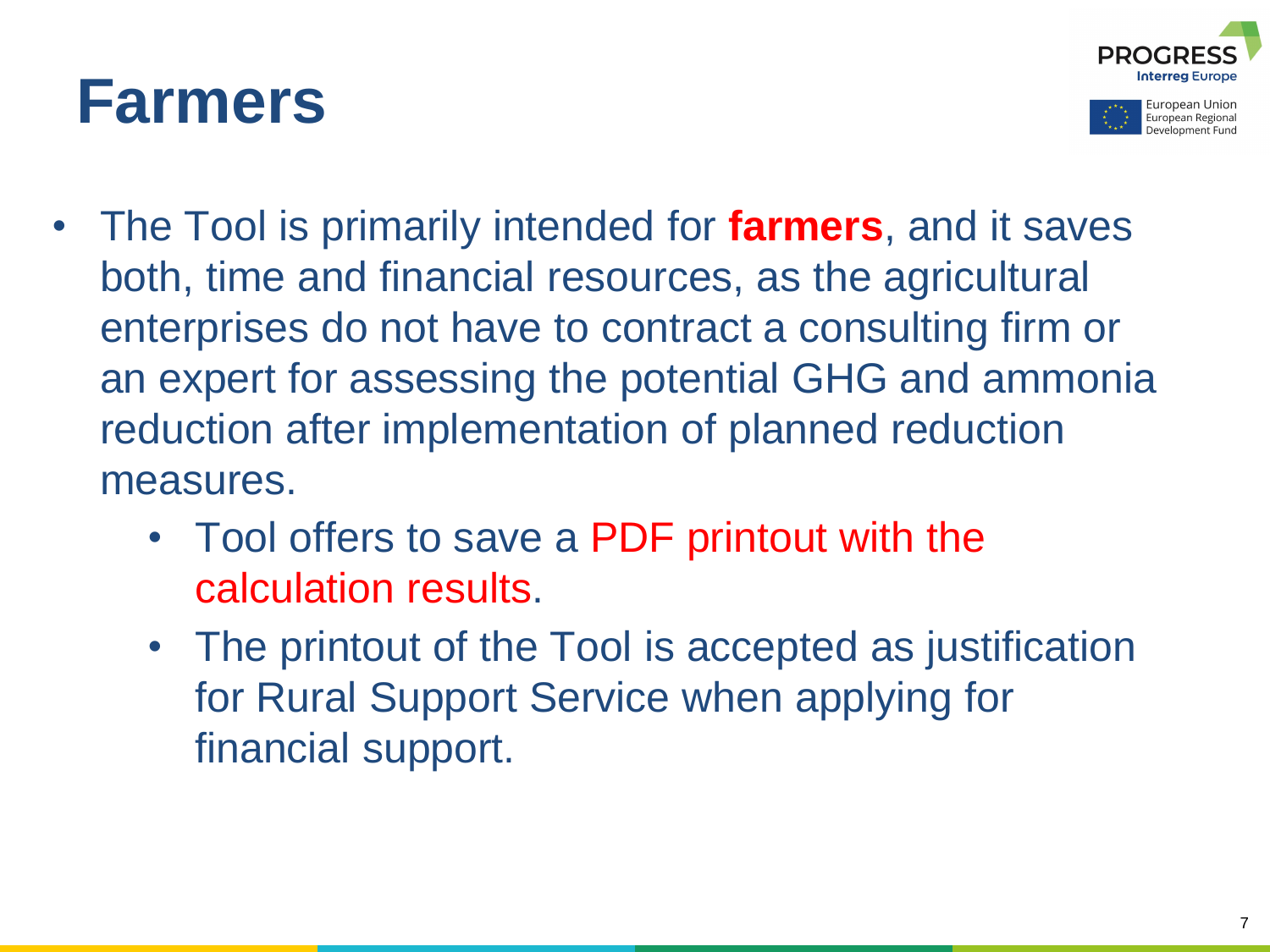# **Added value**





- The use of the Tool contributes to ensuring the implementation of **"Latvian Air Pollution Reduction Action Plan for 2020-2030"**
- The use of the Tool complements the calculation methodology used in the preparation of the **annual report** about the execution of GHG emission reduction and carbon dioxide sequestration commitments.
	- Report of the Ministry for Environmental Protection and Regional Development "About commitment fulfilment of greenhouse gas emission reduction and carbon dioxide sequester"
- Tool helps to tackle goals which are determined by **Paris Agreement** and **Convention on Long-range Transboundary Air Pollution**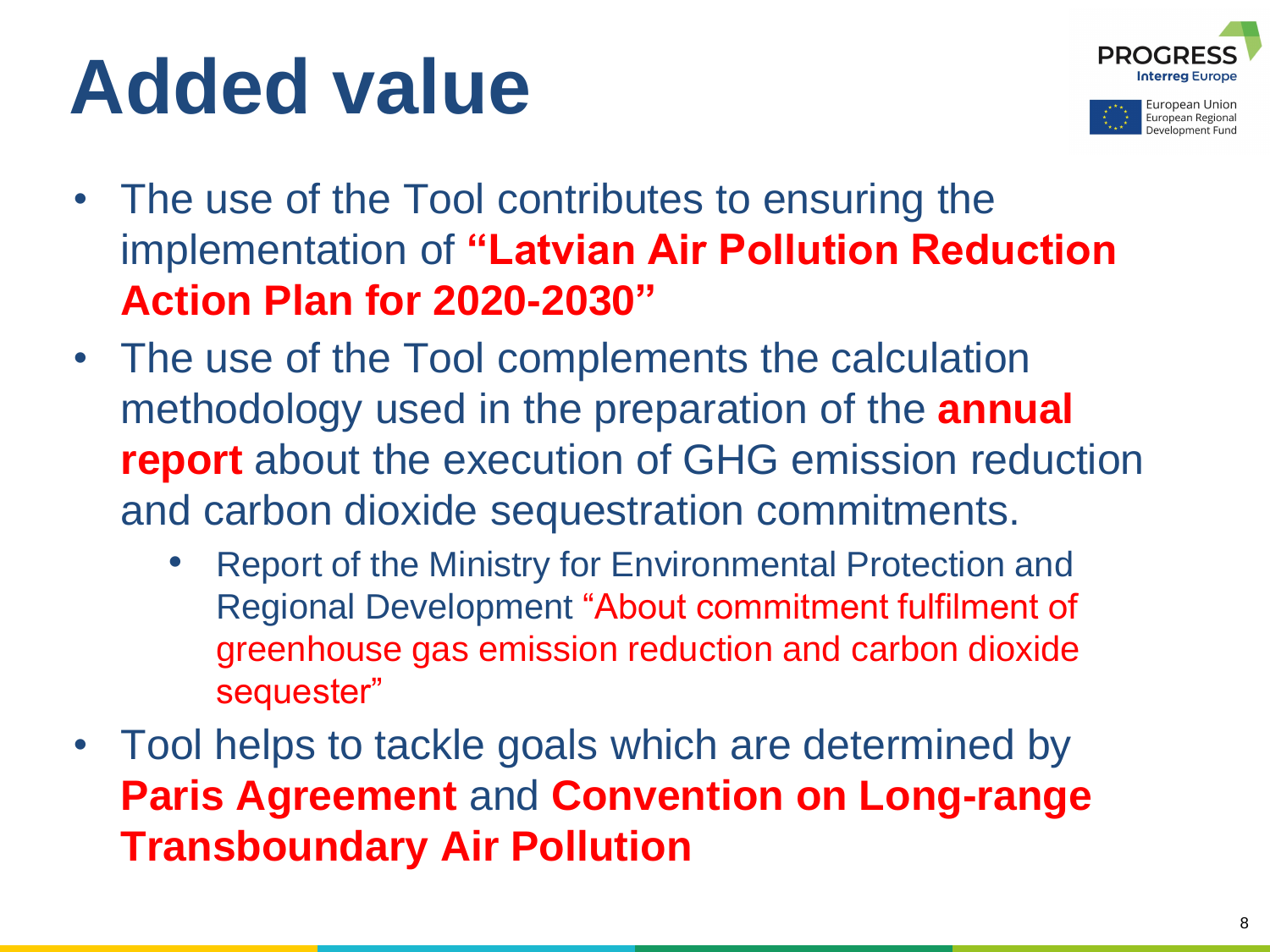



uropean Unior European Regional evelopment Fund

- After the **translation** of its interface the Tool could be used by the neighbouring countries of the **temperate climate region**.
- In countries with warmer climate, this would be necessary to **change the GHG and ammonia emission coefficients** used for the calculation algorithm.
- In order to transfer this Good practice to other European regions a new project should be developed, taking into account particular region's **GHG and ammonia emission factors** and **language** of the tool.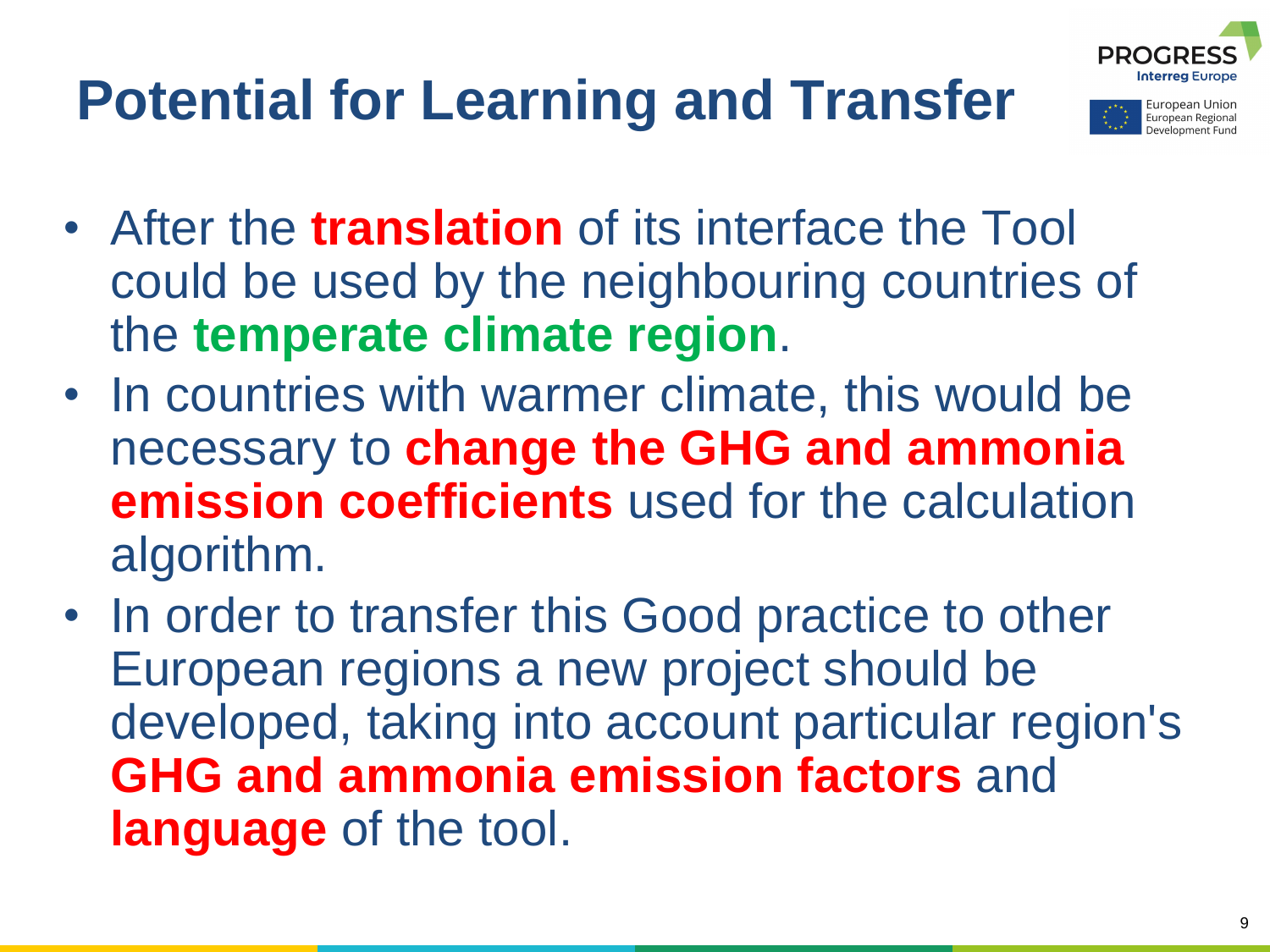### **Tool is available at:**





#### **[https://orange.maxapex.net/apex/f?p=125:1:97428297](https://orange.maxapex.net/apex/f?p=125:1:974282972471) 2471::::: [www.llu.lv](http://www.llu.lv/)**

| $\rightarrow$<br>C.<br>iii Ilu.lv |       |                                                              |                                                  |                                             |                                                                                                                                                                                                         | 图 汉 异 (3) |
|-----------------------------------|-------|--------------------------------------------------------------|--------------------------------------------------|---------------------------------------------|---------------------------------------------------------------------------------------------------------------------------------------------------------------------------------------------------------|-----------|
|                                   | EN LV |                                                              |                                                  |                                             | Mans LLU LLU IS E-studijas Bibliotēka Projekti Jelgavas pils E-pasts Q                                                                                                                                  |           |
|                                   |       | Intu                                                         |                                                  |                                             | $\begin{array}{c} \bullet\hspace{-0.08cm}\bullet\hspace{-0.08cm}\bullet\hspace{-0.08cm}\bullet\hspace{-0.08cm}\bullet\hspace{-0.08cm}\bullet\hspace{-0.08cm}\bullet\hspace{-0.08cm}\bullet \end{array}$ |           |
|                                   |       |                                                              |                                                  | Studijas                                    | Par mums Nac studet<br>Pētniecība                                                                                                                                                                       |           |
|                                   |       | Pētījumu virzieni                                            | Klimatam draudzīga<br>lauksaimniecība            | Sadarbības jomas                            | Pētījumu izmēģinājumu bāzes                                                                                                                                                                             |           |
|                                   |       | Zinātniskais žurnāls "Rural<br>Sustainability Research"      | Augsnes ilgtspējīga<br>apsaimniekošana           | Zinātniskā inventāra datu bāze              | Meža pētīšanas stacija                                                                                                                                                                                  |           |
|                                   |       |                                                              |                                                  | Noderīgas saites                            | Latvijas Augu aizsardzības<br>pētniecības centrs                                                                                                                                                        |           |
|                                   |       | Patenti                                                      | Alternatīvas tradicionālajai<br>lauksaimniecībai | Zinātniskie institūti                       | Mācību un pētījumu saimniecība<br>"Vecauce"                                                                                                                                                             |           |
|                                   |       | Konferences                                                  | SEG emisijas samazinoši<br>pasākumi              | Agroresursu un ekonomikas                   | LLU mācību un pētījumu<br>saimniecība "Pēterlauki"                                                                                                                                                      |           |
|                                   |       | Projekti                                                     | SEG un amonjaka emisiju                          | institūts                                   |                                                                                                                                                                                                         |           |
|                                   |       | Bioekonomika                                                 | aprēķins                                         | Dārzkopības institūts                       |                                                                                                                                                                                                         |           |
|                                   |       |                                                              | Klimata izmainas studiju procesā                 | Zemkopības institūts                        | Zinātniskās laboratorijas                                                                                                                                                                               |           |
|                                   |       | Bioekonomikas un ilgtspējīgo<br>resursu vadības centrs       | Zinātnieku pakalpojumi                           | Augu aizsardzības zinātniskais<br>institūts | Augu šķirņu saimniecisko īpašību<br>novērtēšanas laboratorija                                                                                                                                           |           |
|                                   |       | LLU un Bioekonomikas<br>pētniecības stratēģiskā<br>apvienība | uzņēmējiem                                       |                                             | Meža un ūdens resursu zinātniskā<br>laboratorija                                                                                                                                                        |           |
|                                   |       | Semināri, konferences un citi                                | Pētnieku piedāvātas tēmas<br>uzņēmējiem          |                                             | Biotehnoloģiju zinātniskā<br>laboratorija                                                                                                                                                               |           |
|                                   |       | pasākumi                                                     | Veiksmes stāsti                                  |                                             | Pieteikumu forma zinātnisko<br>jekārtu izmantošanai vai<br>testēšanas veikšanai                                                                                                                         |           |
|                                   |       |                                                              | Tehnoloģiju un zināšanu<br>pārneses nodala       |                                             |                                                                                                                                                                                                         |           |
|                                   |       |                                                              | Pakalpoiumi                                      |                                             |                                                                                                                                                                                                         |           |

**AKTUALITAIES**